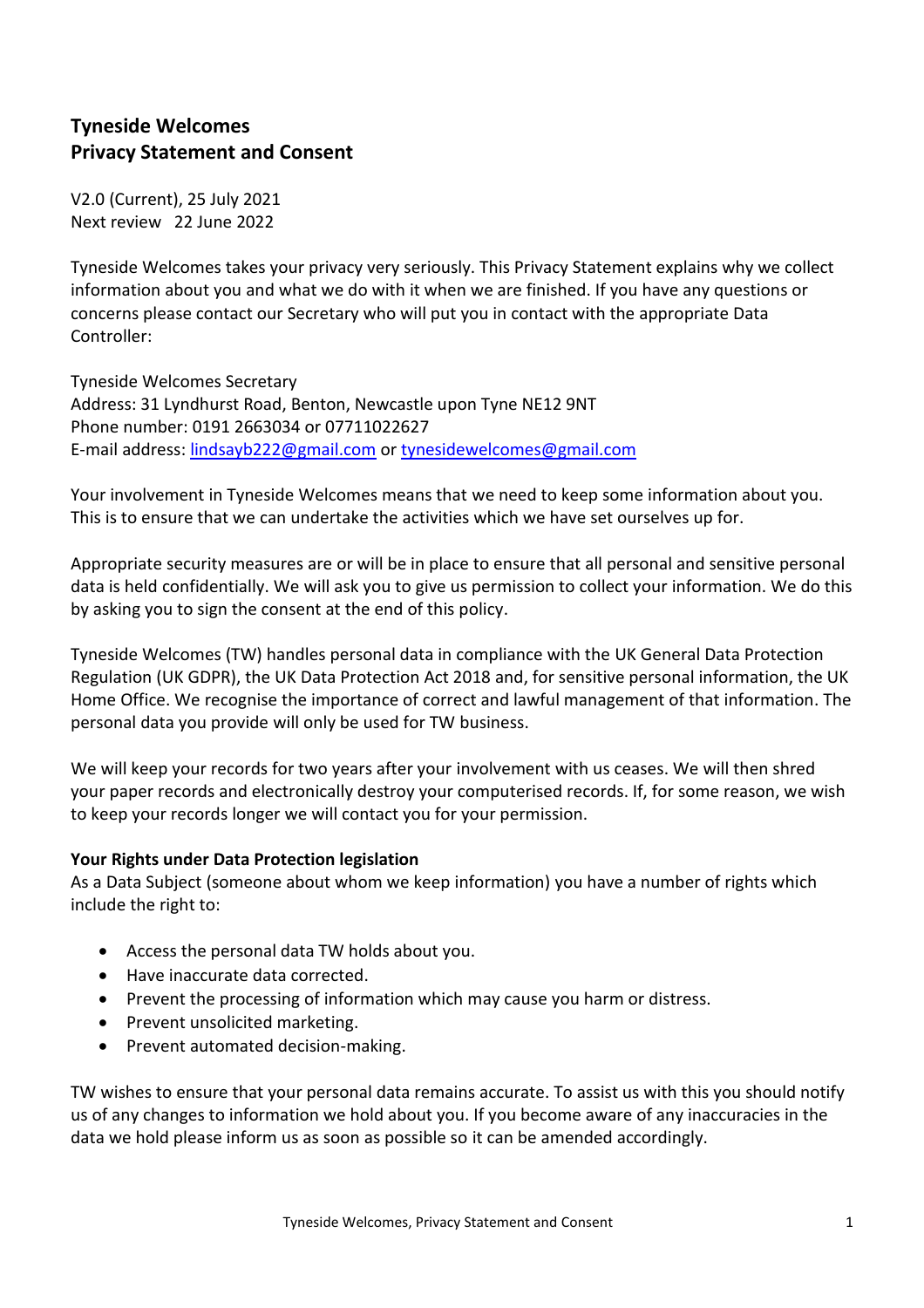#### **Your Right to Access Personal Data**

As a Data Subject you have a right to request a copy of the information TW holds about you. This is known as a 'Subject Access Request' (SAR). SARs should be made in writing, if possible, to the Secretary at the address given above<sup>1</sup>.

### **Complaints**

If you have any concerns or complaints you should contact our Secretary as soon as possible. The address is given above. If you are unhappy with our response you may be able to ask the Information Commissioner's Office to intervene. You can contact them by:

Visiting their website at www.ico.org.uk Calling their helpline on 0303 123 1113 or send an e-mail to casework@ico.org.uk

### **The Types of Information that We Hold about You**

There are five types of information which we may hold about people: contact information, financial information, DBS (Disclosure and Barring Service) information, health and social care information and character references. We have indicated below which information we hold about you as an individual (Ticked as Appropriate)

- C ) Contact Information: Name, address, telephone, email
- $\bigcirc$  Financial Information: Bank account name, account number, sort code
- DBS (Disclosure and Barring Service): Name, DBS identifier, comments from the DBS
- Health and Social Care information: Contact information (see above), medical problems and history, recent treatments and procedures, special needs (mobility, educational etc.)
- Character references: Contact information about Data Subject and Referee (see above). Information about the Data Subject's character
- Complaints: Complainant contact details and the substance of the complaint

#### **Consent**

By signing and dating this document I consent to Tyneside Welcomes holding data about me in accordance with the General Data Protection Regulation, the rules set out in this Privacy Statement and the Tyneside Welcomes Data Protection Policy.

Name (print): ………………………………………………………………………

Signature: ………………………………………………………………………

 $1$  There is usually no charge for this information. However, TW reserves the right to charge in accordance with a reasonable fee to cover administration costs where the request is manifestly unfounded or excessive, particularly if it is repetitive. For more information on your rights please visit the Information Commissioner's website: www.ico.org.uk.